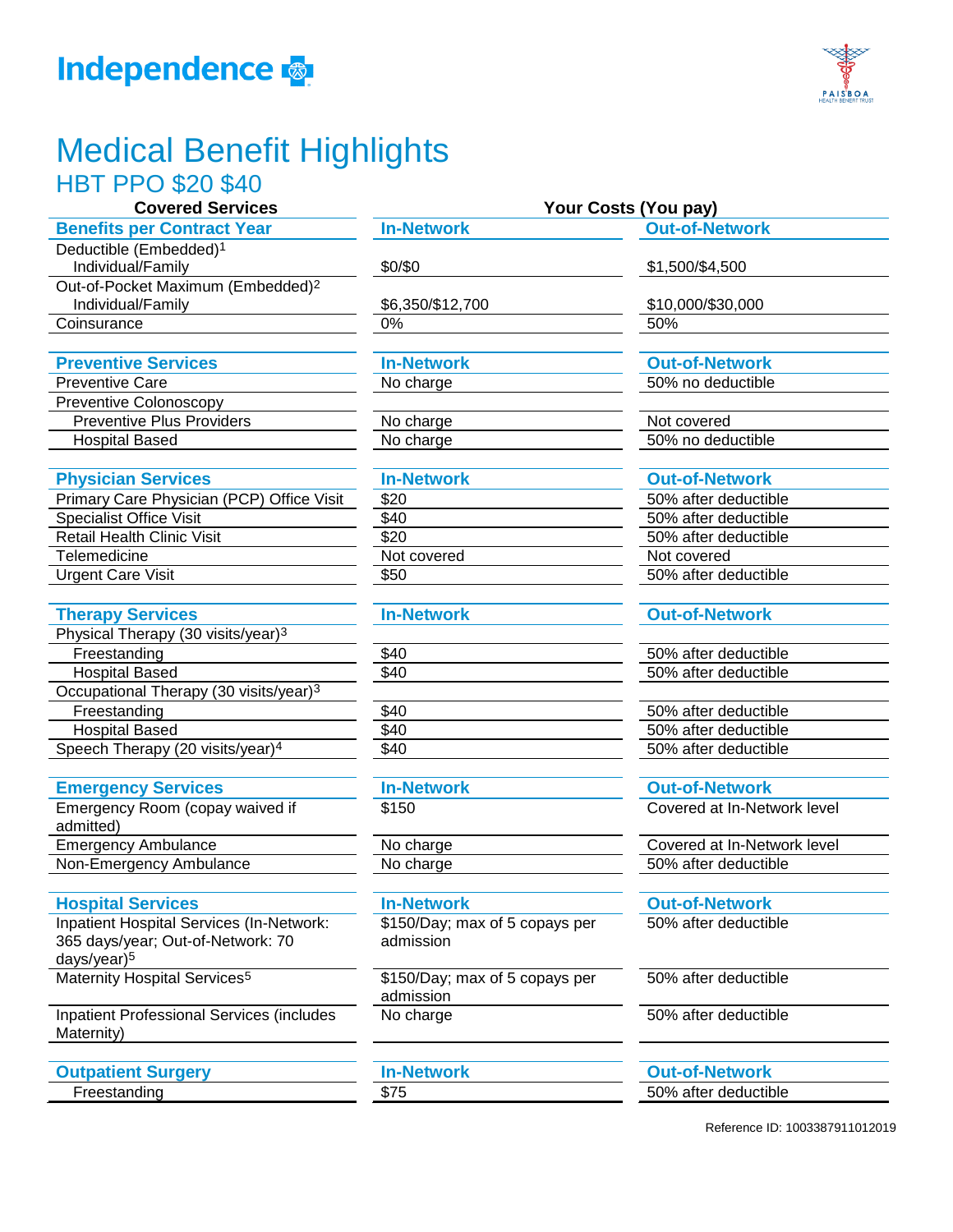



| <b>Hospital Based</b>                                 | \$75                           | 50% after deductible  |
|-------------------------------------------------------|--------------------------------|-----------------------|
| <b>Outpatient Professional Services</b>               | No charge                      | 50% after deductible  |
|                                                       |                                |                       |
| <b>Outpatient Diagnostics</b>                         | <b>In-Network</b>              | <b>Out-of-Network</b> |
| Diagnostic Medical (EKG)                              | \$40                           | 50% after deductible  |
| Routine Radiology (X-Ray)                             |                                |                       |
| Freestanding                                          | \$40                           | 50% after deductible  |
| <b>Hospital Based</b>                                 | \$40                           | 50% after deductible  |
| Advanced Imaging (MRI/MRA, CT/CTA<br>Scan, PET Scan)  |                                |                       |
| Freestanding                                          | \$80                           | 50% after deductible  |
| <b>Hospital Based</b>                                 | \$80                           | 50% after deductible  |
|                                                       |                                |                       |
| <b>Outpatient Lab and Pathology</b>                   | <b>In-Network</b>              | <b>Out-of-Network</b> |
| Freestanding                                          | No charge                      | 50% after deductible  |
| <b>Hospital Based</b>                                 | No charge                      | 50% after deductible  |
|                                                       |                                |                       |
| <b>Other Medical Services</b>                         | <b>In-Network</b>              | <b>Out-of-Network</b> |
| Spinal Manipulations (20 visits/year) <sup>4</sup>    | \$40                           | 50% after deductible  |
| <b>Standard Injectables</b>                           | No charge                      | 50% after deductible  |
| Allergy Injections                                    | No charge                      | 50% after deductible  |
| <b>Biotech/Specialty Injectables</b>                  | \$100                          | 50% after deductible  |
| Chemotherapy                                          | No charge                      | 50% after deductible  |
| <b>Dialysis</b>                                       | No charge                      | 50% after deductible  |
| Skilled Nursing Facility (120 days/year) <sup>4</sup> | \$75/Day; max of 5 copays per  | 50% after deductible  |
|                                                       | admission                      |                       |
| Home Health                                           | No charge                      | 50% after deductible  |
| Hospice                                               | No charge                      | 50% after deductible  |
| Durable Medical Equipment (DME)                       | 50%                            | 50% after deductible  |
| Mental Health - Outpatient (includes                  | \$40                           | 50% after deductible  |
| serious mental illness and substance                  |                                |                       |
| abuse)                                                |                                |                       |
| Mental Health - Inpatient (includes serious           | \$150/Day; max of 5 copays per | 50% after deductible  |
| mental illness and substance abuse) <sup>5</sup>      | admission                      |                       |
|                                                       |                                |                       |

1 Embedded deductible: Each covered family member only needs to satisfy his or her individual deductible, not the entire family deductible, prior to receiving plan benefits.

<sup>2</sup> Embedded out-of-pocket maximum: Each covered family member only needs to satisfy his or her individual out-of-pocket maximum, not the entire family out-of-pocket maximum.

3 Cognitive Therapy, Occupational Therapy and Physical Therapy combined visit limit in and out-of-network.

4 Combined in and out of network.

5 Inpatient hospital out of network day limit combined for all inpatient medical, maternity, mental health, serious mental illness, and substance abuse services.